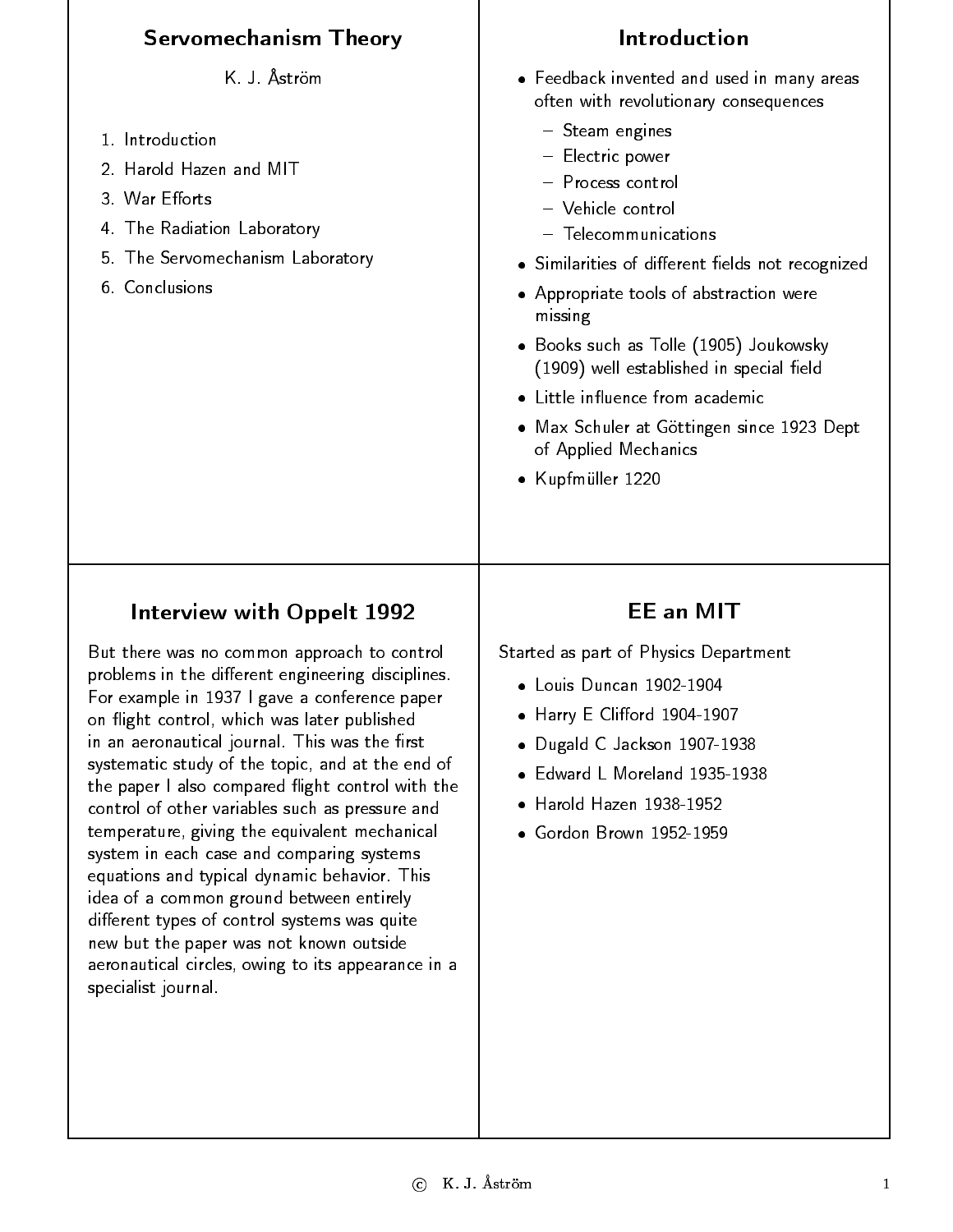| <b>Electrical Power Networks</b>                                                                                                                                                                                                                                                                                                                                                                                                                                                                                                         | <b>Vannevar Bush</b>                                                                                                                                                                                                                                                                                                   |
|------------------------------------------------------------------------------------------------------------------------------------------------------------------------------------------------------------------------------------------------------------------------------------------------------------------------------------------------------------------------------------------------------------------------------------------------------------------------------------------------------------------------------------------|------------------------------------------------------------------------------------------------------------------------------------------------------------------------------------------------------------------------------------------------------------------------------------------------------------------------|
| Interconnection of power networks<br>$\bullet$                                                                                                                                                                                                                                                                                                                                                                                                                                                                                           | · PhD Dissertation on Heaviside Calculus                                                                                                                                                                                                                                                                               |
| Transient behavior of power networks<br>$\bullet$                                                                                                                                                                                                                                                                                                                                                                                                                                                                                        | • Took one year to complete.                                                                                                                                                                                                                                                                                           |
| Superpower $\approx 1920$<br>۰                                                                                                                                                                                                                                                                                                                                                                                                                                                                                                           | • Applications to power transmission                                                                                                                                                                                                                                                                                   |
| The role of Jackson<br>$\bullet$<br>• Bush 1927: Engineering can proceed no<br>faster than the mathematical analysis on<br>which it is based Formal mathematics<br>is frequently inadequate for numerous<br>problems pressing for solution, and in the<br>absence of radically new mathematics,<br>a mechanical solution offers the most<br>promising and powerful attack wherever<br>a solution in graphical form is adequate<br>for the purpose. This is usually the case in<br>engineering problems<br>Network Analyzers<br>$\bullet$ | • Courses that were taken over by Gardner<br>and Barnes who introduced Laplace<br>transforms Transients in Linear Systems<br>1942<br>• Many smart students among them Harold<br>Hazen<br>• The Product Integraph 1925<br>• The Differential Analyze 1928–<br>$\bullet$ The improved DA<br>• Network Analyzers          |
| <b>The MIT Network Analyzer</b>                                                                                                                                                                                                                                                                                                                                                                                                                                                                                                          | <b>The Differential Analyzers</b>                                                                                                                                                                                                                                                                                      |
|                                                                                                                                                                                                                                                                                                                                                                                                                                                                                                                                          | • The Product Integraph 1925                                                                                                                                                                                                                                                                                           |
|                                                                                                                                                                                                                                                                                                                                                                                                                                                                                                                                          | • The Differential Analyze 1928-                                                                                                                                                                                                                                                                                       |
|                                                                                                                                                                                                                                                                                                                                                                                                                                                                                                                                          | • The Rockefeller Differential Analyzer 1941                                                                                                                                                                                                                                                                           |
|                                                                                                                                                                                                                                                                                                                                                                                                                                                                                                                                          | • Following                                                                                                                                                                                                                                                                                                            |
|                                                                                                                                                                                                                                                                                                                                                                                                                                                                                                                                          | - Ballistics Laboratory Aberdeen<br>- University of Pennsylvania<br>- General Electric Schenectady<br>- University of Manchester Hartree and<br>Porter<br>- Queens University Massey Belfast<br>- Cambridge University Lennard-Jones<br>- University of Oslo Rosseland<br>- Energy Institute Leningrad<br>$-$ Chalmers |
|                                                                                                                                                                                                                                                                                                                                                                                                                                                                                                                                          |                                                                                                                                                                                                                                                                                                                        |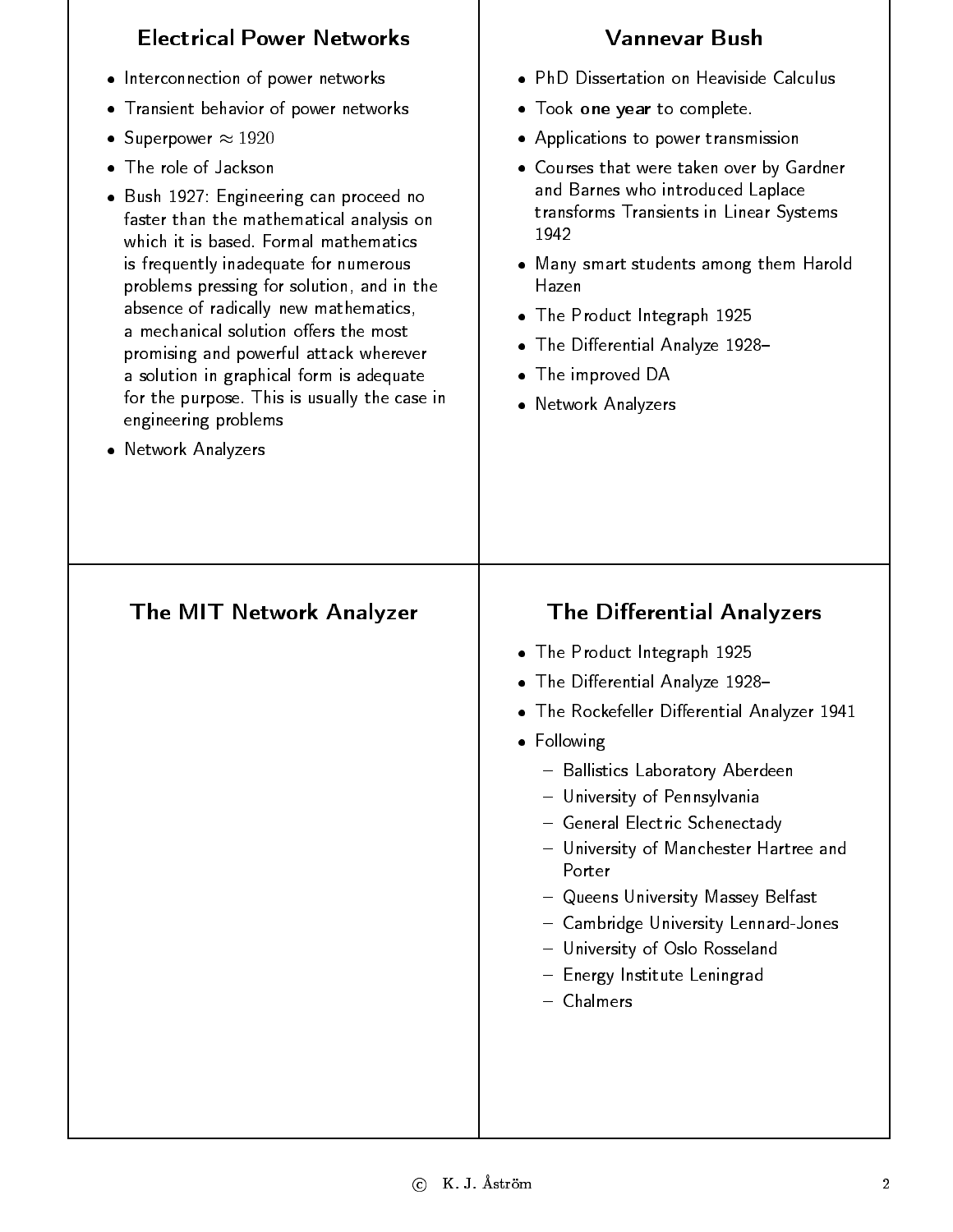| <b>The Computing Integraph</b><br>Bush, Kershaw, Kear, Hazen, Gardner | <b>The First Differential Analyzer</b>                                                                                                                                                                                                                                                                                                                                                                                                                                                                                                                 |
|-----------------------------------------------------------------------|--------------------------------------------------------------------------------------------------------------------------------------------------------------------------------------------------------------------------------------------------------------------------------------------------------------------------------------------------------------------------------------------------------------------------------------------------------------------------------------------------------------------------------------------------------|
| <b>The Rockefeller Differential</b><br>Analyzer                       | <b>Harold Hazen</b><br>• PhD with Spencer on the Network Analyzer<br>1924<br>. Worked a short while at GE Schenectady<br>• Returned to MIT 1925 assistant to Bush<br>• Curve follower for the differential analyzer<br>• Power gain $10^{11}$<br>• Theory of Servomechanisms (1934) J of<br>Franklin Institute<br>• Design and Test of a High Performance<br>Servo (1934) J. Franklin Institute<br>• Connection of servos to many other areas<br>• Course on Servomechanism to US Navy<br>1939 Bush, Hazen, Brown<br>• Brown started Laboratory at MIT |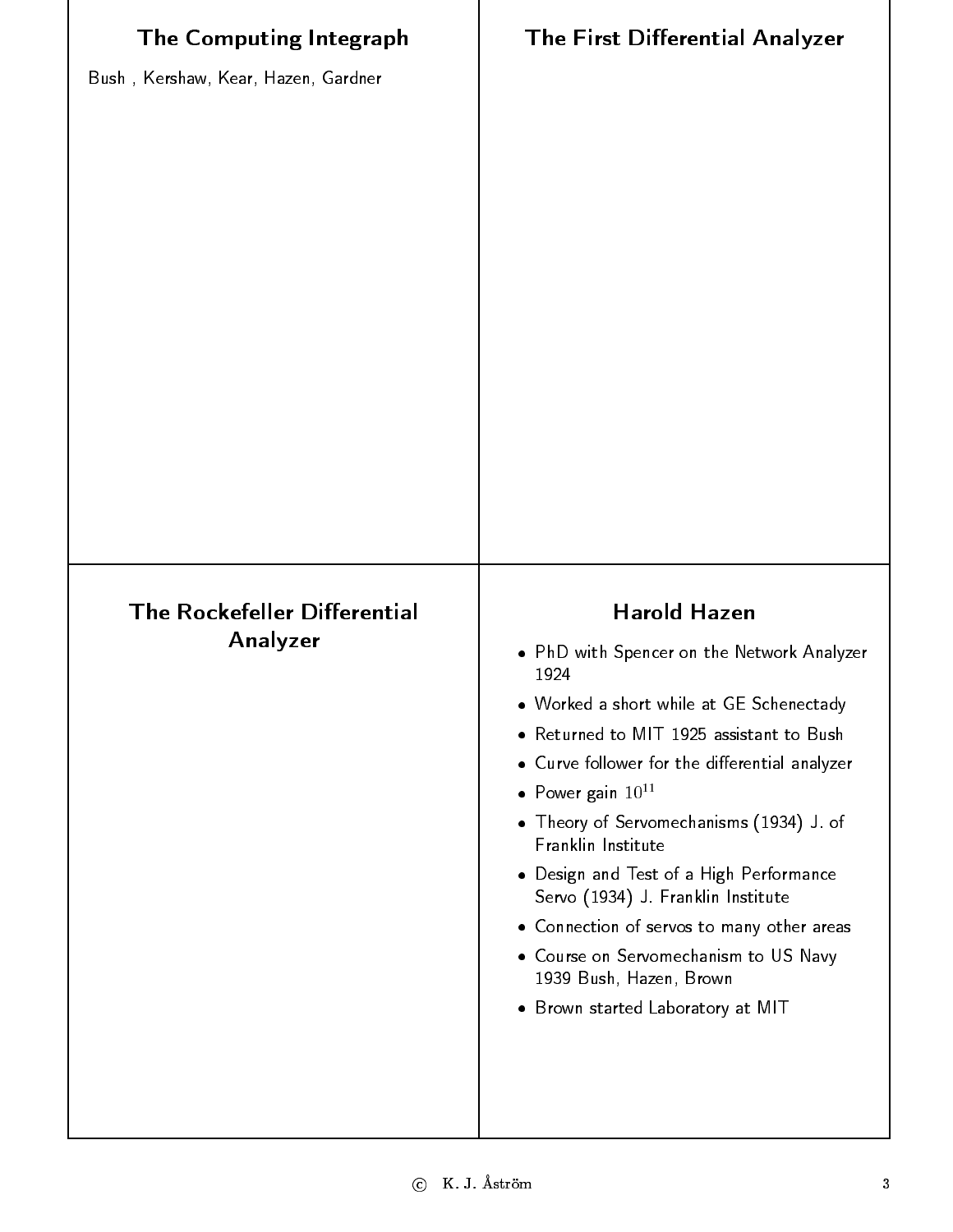| <b>Harold Hazen</b>                                                                | Hazen's Paper                                                                                                                                                                                                                                                                                                                                                                                                                                                                                                                                                             |
|------------------------------------------------------------------------------------|---------------------------------------------------------------------------------------------------------------------------------------------------------------------------------------------------------------------------------------------------------------------------------------------------------------------------------------------------------------------------------------------------------------------------------------------------------------------------------------------------------------------------------------------------------------------------|
|                                                                                    | • Clear understanding of the role of feedback:<br>For a simple vacuum tube amplifier<br>the linear response was due to to the<br>constancy of the parameters within the<br>amplifier. Any departure from constancy<br>of these parameters affects the relation<br>between input and output directly. For a<br>servomechanism, however, the only function<br>of the servo-amplifier element is to apply<br>sufficient force to the servo output to bring<br>it rapidly to the correspondence of the<br>servo input. Such an amplifier can be a<br>relatively crude affair. |
|                                                                                    | • Blacks work was not published at the time                                                                                                                                                                                                                                                                                                                                                                                                                                                                                                                               |
|                                                                                    | • Was aware of Nyquist but did not see the<br>connection.                                                                                                                                                                                                                                                                                                                                                                                                                                                                                                                 |
|                                                                                    | • Relay feedback and continuous feedback                                                                                                                                                                                                                                                                                                                                                                                                                                                                                                                                  |
|                                                                                    | • Relation to other fields Minorsky, Process<br>Control                                                                                                                                                                                                                                                                                                                                                                                                                                                                                                                   |
| <b>War Pressures</b>                                                               | <b>The Fire Control Problem</b>                                                                                                                                                                                                                                                                                                                                                                                                                                                                                                                                           |
| • Fire Control<br>• Gun sights<br>· Aircraft Instruments                           | • All navies had good automatic fire control<br>around 1900                                                                                                                                                                                                                                                                                                                                                                                                                                                                                                               |
|                                                                                    | • Aircraft produced new challenges because<br>of their speed                                                                                                                                                                                                                                                                                                                                                                                                                                                                                                              |
| • Voltage stabilization for aircraft generators<br>· Process Control in Los Alamos | • Activities started in many countries around<br>1930                                                                                                                                                                                                                                                                                                                                                                                                                                                                                                                     |
| • USA NRCD<br>• UK Servo-Panel<br>• Germany VDI                                    | - Detection<br>- Tracking<br>- Prediction                                                                                                                                                                                                                                                                                                                                                                                                                                                                                                                                 |
|                                                                                    | • Early experiments with radio direction<br>finding 1935                                                                                                                                                                                                                                                                                                                                                                                                                                                                                                                  |
|                                                                                    | • System in operation when German day time<br>attacks began August 1940                                                                                                                                                                                                                                                                                                                                                                                                                                                                                                   |
|                                                                                    | $\bullet$ PPI                                                                                                                                                                                                                                                                                                                                                                                                                                                                                                                                                             |
|                                                                                    | • High frequency generation                                                                                                                                                                                                                                                                                                                                                                                                                                                                                                                                               |
|                                                                                    | • Intense radar development                                                                                                                                                                                                                                                                                                                                                                                                                                                                                                                                               |
|                                                                                    |                                                                                                                                                                                                                                                                                                                                                                                                                                                                                                                                                                           |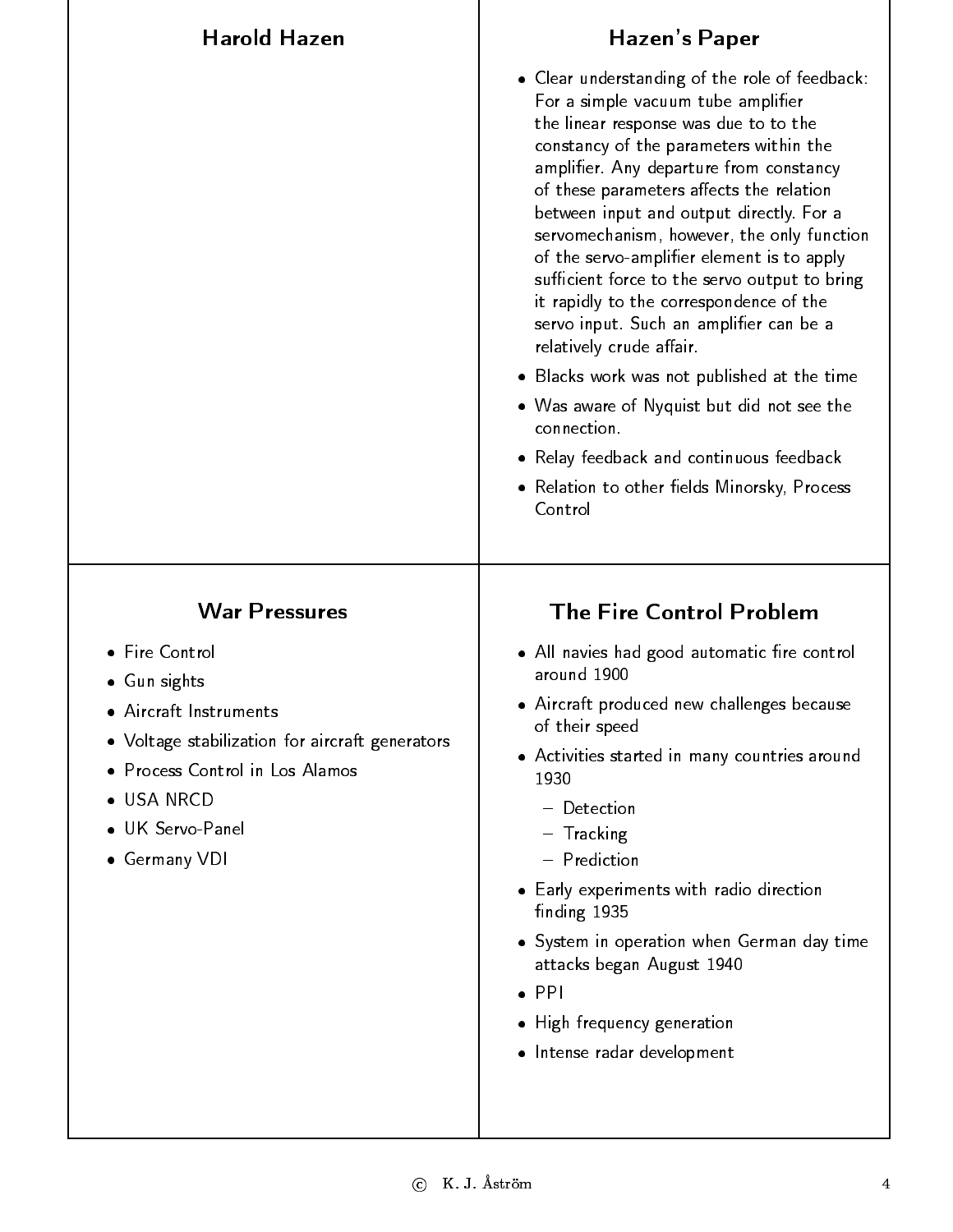## **The UK Effort Arnold Tustin** • Metro Vickers Sheffield Control of electric Experiments with radar in mid 1930 motors Admiralty Signals School (ASE) Gun control for ships ships and show that the ships of the ships of the ships of the ships of the ships of the Air Defense Experiment Establishment (ADEE) Professor of EE Birmingham 1948-1955 Lindemann and Churchill and Tizard Professor Imperial College 1955-1964 • Tizard FRS Rector of Imperial College Tizard Frase Rector of Imperial College Rector of Imperial College Rector of Imperial College Rector of Imperial College Rector of Imperial College Rector of Imperial College Rector of Imperial College Rector of Imperial C Edited proceedings of Craneld Conference  $\bullet$  Tustin's method  $s = 2(z - 1)/h(z + 1)$ Survey of Air Defense 1935 The mechanism of economic systems 1953 Unclear Command lines The Servo Panel established March 1942 by Ministry of supply Douglas Hartree - Porter - Arnold Tustin The US Effort The Radiation Laboratory 1942-1945 Academy of Sciences • Not an MIT Lab but a lab at MIT • National Defense Research Committee (NDRC) Largely staed by outsiders , proposed by A wide range of people from many branches of science with a focused mission - Karl T. Compton, President MIT James B. Conant, President Harvard Run by Mitchell and Mitchell and Mitchell and Mitchell and Mitchell and Mitchell and Mitchell and Mitchell and  $-$  Frank B. Jewett, President Bell Labs About 4000 people and National Academy of Sciences • The Radiation Lab Series Vannevar Bush, President Carnegie Institution, Chairman NACA James Nichols Phillips Decision taken by Roosevelt, General Marshall and Admiral Stark on June 27 1940 Should not replace work done in research labs by Navy and Army nor flight Research and Development (OSDR) under Bush • Clear command lines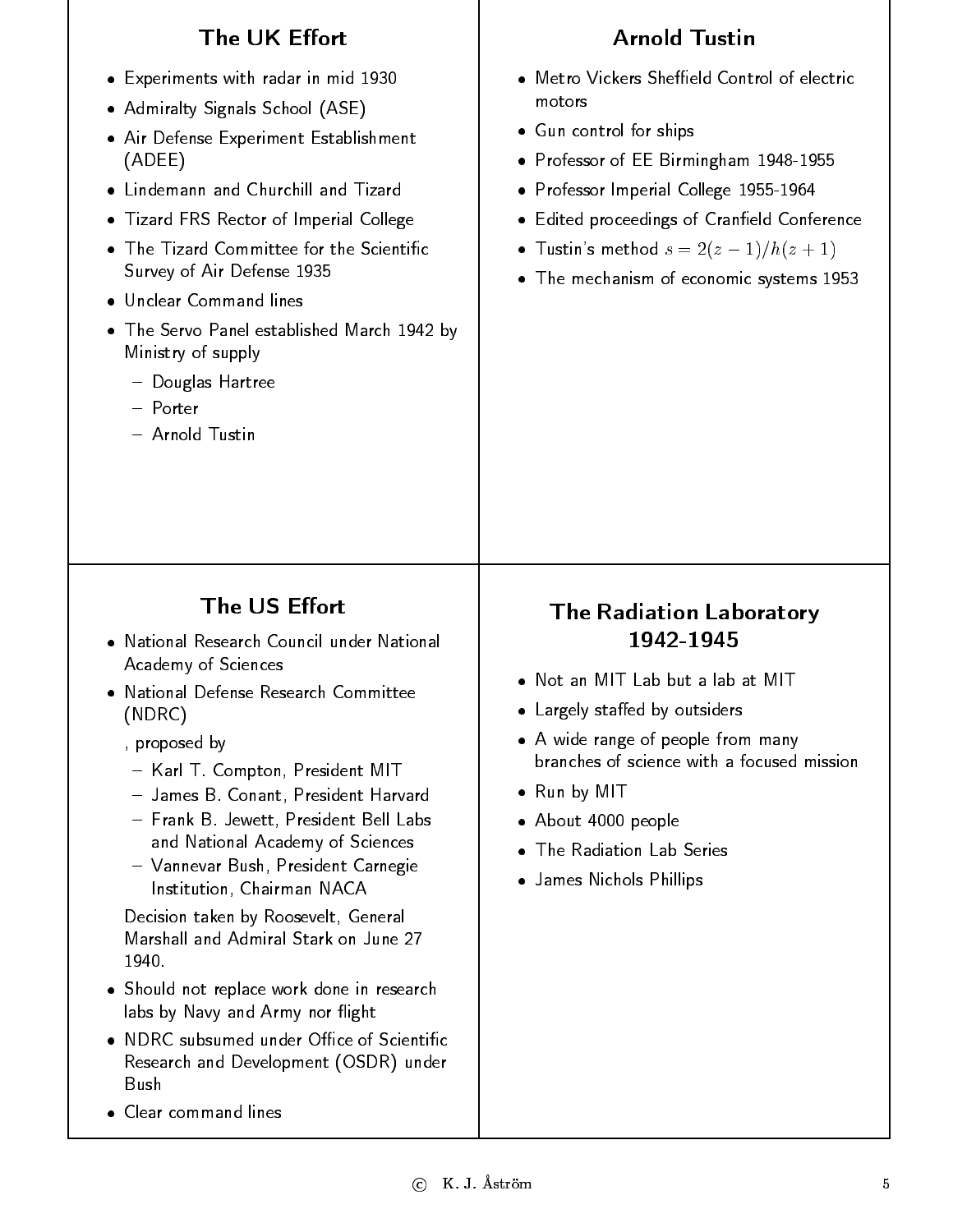| <b>Radiation Lab Activities</b>                                                                                                                                                                                                                                                                                                                                                                         | <b>James, Nichols, Phillips</b>                                                                                                                                                                                                                                                     |
|---------------------------------------------------------------------------------------------------------------------------------------------------------------------------------------------------------------------------------------------------------------------------------------------------------------------------------------------------------------------------------------------------------|-------------------------------------------------------------------------------------------------------------------------------------------------------------------------------------------------------------------------------------------------------------------------------------|
|                                                                                                                                                                                                                                                                                                                                                                                                         |                                                                                                                                                                                                                                                                                     |
| <b>Servomechanism Theory</b><br>• A generic way to look at a wide range of<br>problems<br>· Block diagrams<br>• Linearization<br>• Frequency response for identification<br>Laplace transforms<br>۰<br>Nyquist stability theory<br>۰<br>• Bodes theory<br>Graphical design methods<br>$\bullet$<br>Hall and Nichols charts<br>۰<br>• Experimental validation<br>. Implementation with analog techniques | <b>Gordon Brown</b><br>· Born in Australia 1907<br>• Came to US 1922<br>• BS MIT 1931<br>• Worked on the integraph for Sc D<br>Assistant Professor 1939<br>$\bullet$<br>• Hazen proposed to start on servomecha-<br>nisms<br>• The Servomechanism Laboratory<br>• Dean EE 1952-1957 |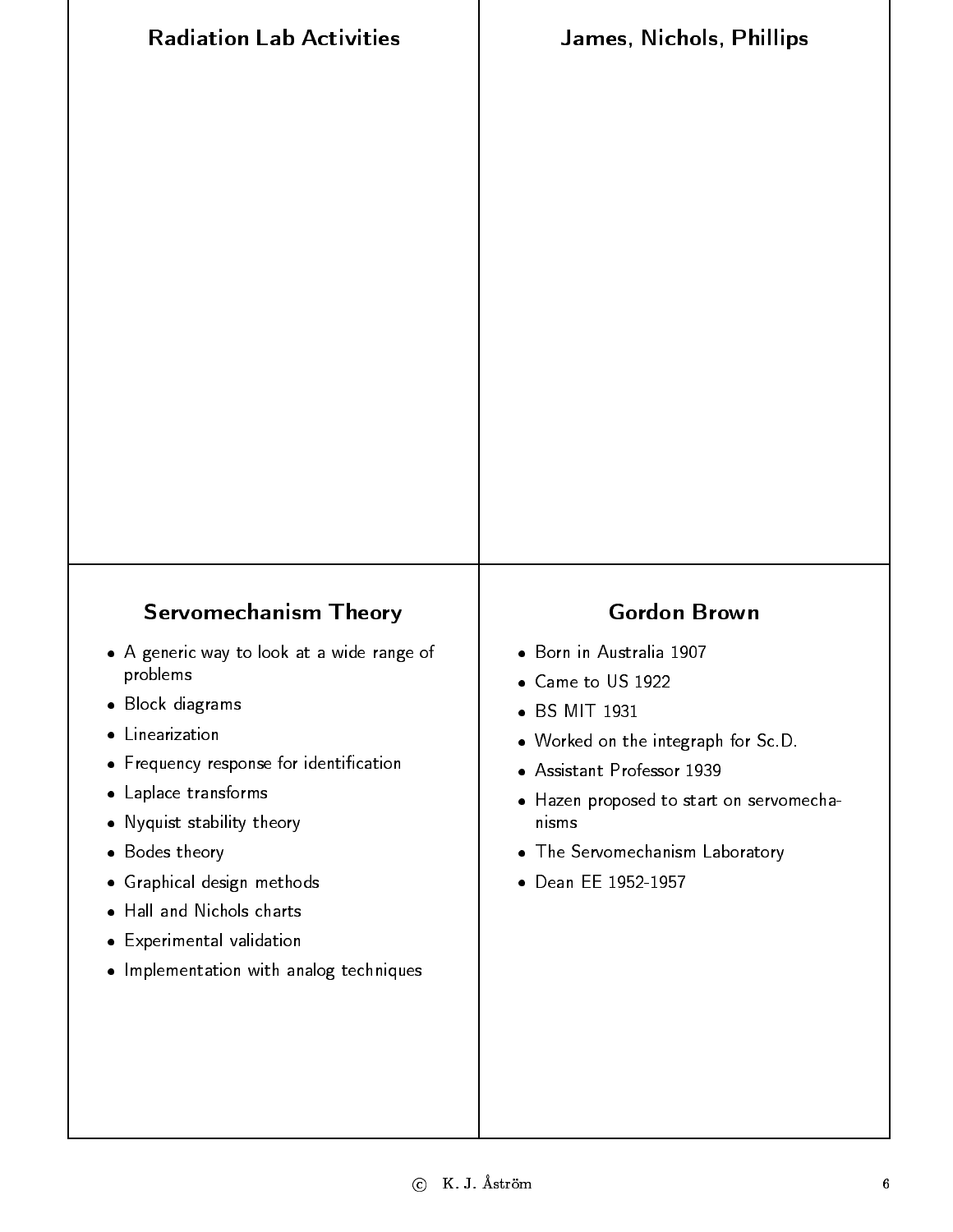## The Servomechanism Laboratory

- Hazens course for the Navy
- 
- Dugald Jackson's outlook had worked closely with Bush and Hazen
- Make commitments
- Get things done
- 
- One of MITs first contracts with NDRC 1940
- Brown and Campbell Servomechanism theory

## The Lab Spirit

**Gordon Brown** 

In the Servo Lab, says Brown, the presiding spirit was a drive to get things done on time. Unlike many other academic laboratories (except for that of Draper, who was pursuing similar lines), this one undertook real engineering development projects on contract, a novel experience even for a school of engineering at that time. Thus, asserts Brown with pride, the faculty and students worked "in an interdisciplinary environment on relatively new and authentic problems that had not been tackled before, in ways whereby they carried responsibility to get them done"

## The Lab Spirit, cont

In weapons development, he observes, "we'd never seen a hydraulic control system in our lives until we actually had a 40-mm gun control in the lab". The gun control Browns lab developed went to the Army and then out to actual combat operation. Eventually, 40,000 of them were manufactured by American industry.

"This was contrary", Brown continues, "to the academic doctrine that you should never do anything in a rush, you should never have deadlines, you should be allowed to live in an ivory tower world of dabbling". A fundamental shift of outlook was taking place in the wartime  $period - a true$  practicum was biting deeper into engineering training.